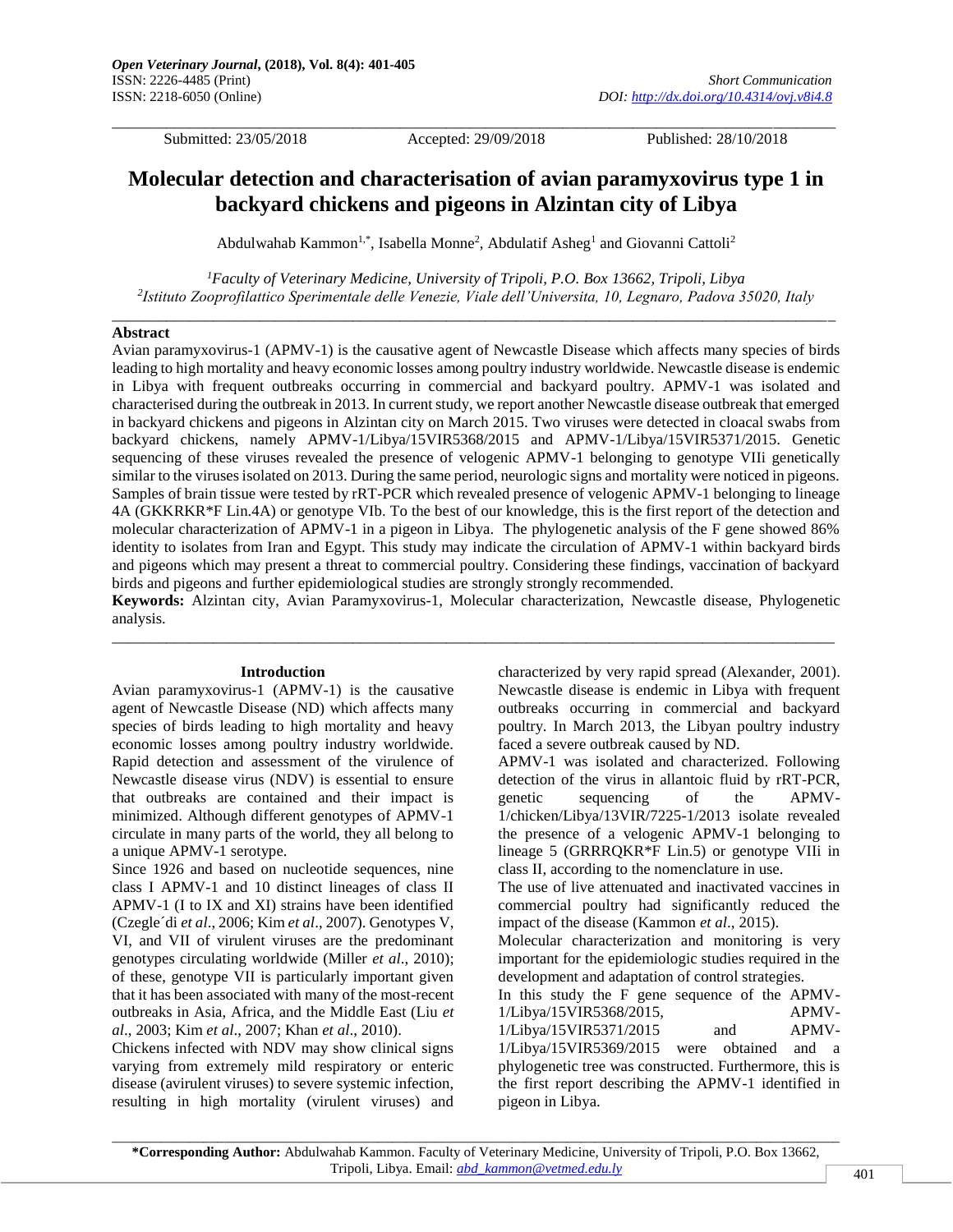### **Materials and Methods**

\_\_\_\_\_\_\_\_\_\_\_\_\_\_\_\_\_\_\_\_\_\_\_\_\_\_\_\_\_\_\_\_\_\_\_\_\_\_\_\_\_\_\_\_\_\_\_\_\_\_\_\_\_\_\_\_\_\_\_\_\_\_\_\_\_\_\_\_\_\_\_\_\_\_\_\_\_\_\_\_\_\_\_\_\_\_\_\_\_\_\_\_\_\_\_\_\_\_\_\_\_\_\_\_

#### *Samples*

In March 2015, high mortality and sudden death were reported in backyard chickens and pigeons in Alzintan city located at the west region of Libya. The clinical details are presented in table 1. Cloacal swabs were collected from 3 backyard chickens and gently streaked on FTA® cards (Sigma-Aldrich, St. Louis, MO). The necropsies were conducted on dead chickens and pigeons and appropriate samples were collected. Brain tissue of a pigeon was also streaked on FTA® cards. All FTA-cards were labelled, air-dried, stored in -20°C and later sent to the F.A.O./O.I.E. reference laboratory, the Istituto Zooprofilattico Sperimentale delle Venezie, Italy (IZSVe).

#### *Molecular detection and characterization*

After extraction of RNA, FTA cards were examined for APMV-1 and Avian influenza type A viruses (AIV) by real-time reverse transcription-PCR (rRT-PCR) using a commercial kit (AnDiatec, Kornwestheim, Germany) and using the real-time protocol as previously described (Spackman *et al*., 2002; Cattoli *et al*., 2009). Samples testing positive for APMV-1, were sent to the IZSVe for genetic sequencing. Viral RNA was extracted using the Nucleospin RNA II kit (Machery–Nagel, Duren, Germany). Following amplification with rRT-PCR (Wise *et al*., 2004), amplicons were sequenced using the BigDyeH Terminator v3.1 cycle sequencing kit (Applied Biosystems, Foster City, CA). The products were cleaned using Performa DTR Ultra 96-Well kit (Edge BioSystems, Gaithersburg, MD) and sequenced in a 16-capillary ABI PRISMH 3130 xl Genetic Analyzer (Applied Biosystems). Nucleotide sequences were aligned and phylogenetic analysis was performed using the neighbor-joining method in the Molecular Evolutionary Genetics Analysis (MEGA5) program (Tamura *et al*., 2011). The analysis was conducted using the maximum composite likelihood method in MEGA5. Codon positions included were 1<sup>st</sup>, 2<sup>nd</sup>, 3<sup>rd</sup>, and noncoding. All positions containing gaps and missing data were eliminated. The rate variation among sites was modeled with a gamma distribution (shape parameter  $= 1.29$ ). The differences in the composition bias among sequences were considered in evolutionary comparisons.

#### **Results and Discussion**

All tested samples were negative for Avian Influenza Virus (AIV) using real time PCR but three of them were positive for APMV-1. In backyard chickens, two viruses were detected in cloacal swabs namely APMV-1/Libya/15VIR5368/2015 and APMV-1/Libya/15VIR5371/2015. The third cloacal swab collected from the backyard White Leghorn chicken was negative for APMV-1. Sample of brain tissue collected from the pigeon was tested positive for APMV-1 by rRT-PCR. Partial sequence analysis of the

F gene showed that all three tested isolates has multiple basic amino acids at the cleavage site, with the phenylalanine at amino acid (aa) position 117 at the N terminus of the F1 protein. The viruses detected in the samples numbered 15VIR5368/2015 and 15VIR5371/2015 in backyard chickens revealed velogenic APMV-1 belonging to lineage 5 A (RRRQKR\*F Lin.5A) or genotype VIIi. The virus detected in the pigeon was velogenic APMV-1 belonging to lineage 4A (GKKRKR\*F Lin.4A) or genotype VIb. The partial sequence of the two viruses detected in backyard chickens presented a high similarity (100%) with viruses identified in Libya during the 2013 outbreak (Fig. 1). The evolutionary distances between the monophyletic group formed by these viruses (bootstrap value 100%) and class II genotypes were inferred. Based on the average distance per site, the Libyan virus was assigned to genotype VII. Based on genotyping guidelines (Diel *et al*., 2012), these viruses are related to the new subgenotype within genotype VII, which have been provisionally classified as subgenotype VIIi. APMV-1 genotype VII is particularly important given that it has been associated with many of the most recent outbreaks in Asia, Africa, and the Middle East (Liu *et al*., 2003; Kim *et al*., 2007; Khan *et al*., 2010).

Phylogenetic analysis of genome sequencing of these viruses, which has become a standard method in modern laboratories, revealed the presence of velogenic APMV-1 genetically similar to the virus isolated in 2013 (Kammon *et al*., 2015). All the tested isolates had multiple basic amino acids at the cleavage site, with the phenylalanine at amino acid (aa) position 117 at the N terminus of the F1 protein, which is a typical molecular marker of velogenic strains (Cattoli and Monne, 2009). The third cloacal swab collected from the backyard White Leghorn chicken was negative for APMV-1. It is previously reported that some chronic bacterial infections mainly fowl cholera may cause nervous signs such as torticollis in chickens (Glisson *et al*., 2008). However, bacterial isolation and identification was not attempted in this study.

During the same period, neurologic signs and mortality were noticed in pigeons. Samples of brain tissue collected from a pigeon were tested by rRT-PCR which revealed presence of velogenic APMV-1 (APMV-1/Libya/15VIR5369/2015) belonging to lineage 4A (GKKRKR\*F Lin.4A) or genotype VIb. To the best of our knowledge, this is the first report of the detection and molecular characterization of APMV-1 in pigeon in Libya. The phylogenetic analysis of the F gene showed 86% identity to the isolates LC055513/Iran/PPMV1-21/2014/Iran and LC055515/PPMV1-52CT/Iran/2014 isolated from pigeons in Ahfaz, Iran which belonged to genotype VI (Mayahi *et al*., 2017).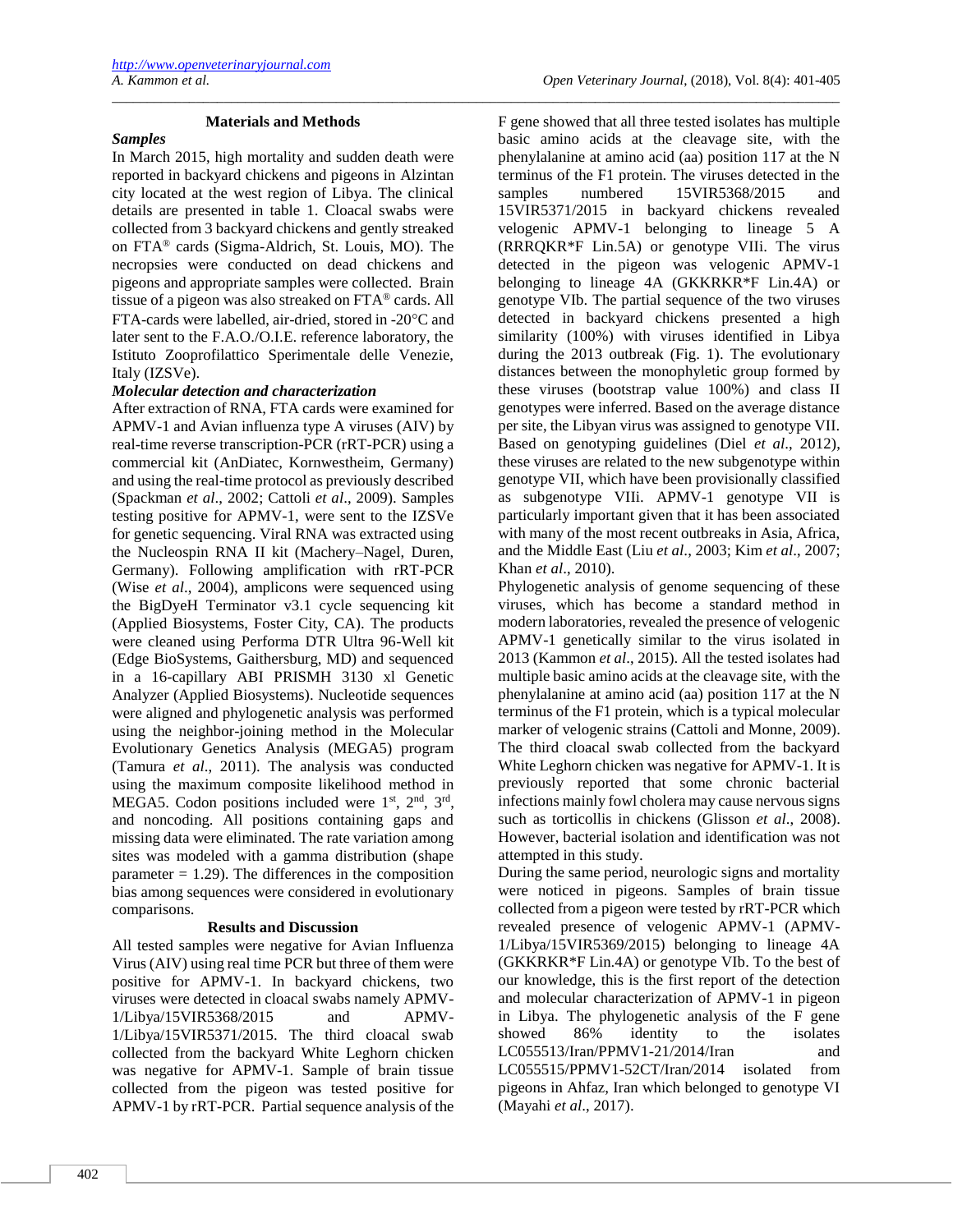| Poultry<br>species          | Age   | Clinical signs                                                                             | Lesions                                                                                                                                                    | Sample ID | Type of<br>samples        |
|-----------------------------|-------|--------------------------------------------------------------------------------------------|------------------------------------------------------------------------------------------------------------------------------------------------------------|-----------|---------------------------|
| Backyard<br>chicken         | Adult | Dyspnea, bloody<br>diarrhoea, cyanotic<br>comb and wattles                                 | Severe enteritis with stripping areas of<br>haemorrhages                                                                                                   | 15VIR5368 | FTA card-<br>cloacal      |
| Pigeon                      | Adult | Torticollis and tremors<br>of the neck                                                     | None                                                                                                                                                       | 15VIR5369 | FTA card-<br>brain tissue |
| Layers (White)<br>Leghorns) | Adult | <b>Torticollis</b>                                                                         | Peritonitis, atresia of the ova                                                                                                                            | 15VIR5370 | FTA card-<br>cloacal      |
| Backyard<br>chicken         | Adult | Sudden death, greenish<br>diarrhea, excessive<br>salivation, swollen head<br>and sinusitis | Enteritis, haemorrhages on cecal tonsils<br>and at the junction between proventriculus<br>and gizzard, slight tracheitis and congested<br>comb and wattles | 15VIR5371 | FTA card-<br>cloacal      |

**Table 1.** Case history and samples collected from chickens and pigeons in Alzintan city during Newcastle disease outbreak.

\_\_\_\_\_\_\_\_\_\_\_\_\_\_\_\_\_\_\_\_\_\_\_\_\_\_\_\_\_\_\_\_\_\_\_\_\_\_\_\_\_\_\_\_\_\_\_\_\_\_\_\_\_\_\_\_\_\_\_\_\_\_\_\_\_\_\_\_\_\_\_\_\_\_\_\_\_\_\_\_\_\_\_\_\_\_\_\_\_\_\_\_\_\_\_\_\_\_\_\_\_\_\_\_



Fig. 1. Phylogenetic tree of APMV-1 complete F gene detected in backyard chickens and pigeons with a bootstrap value of 100.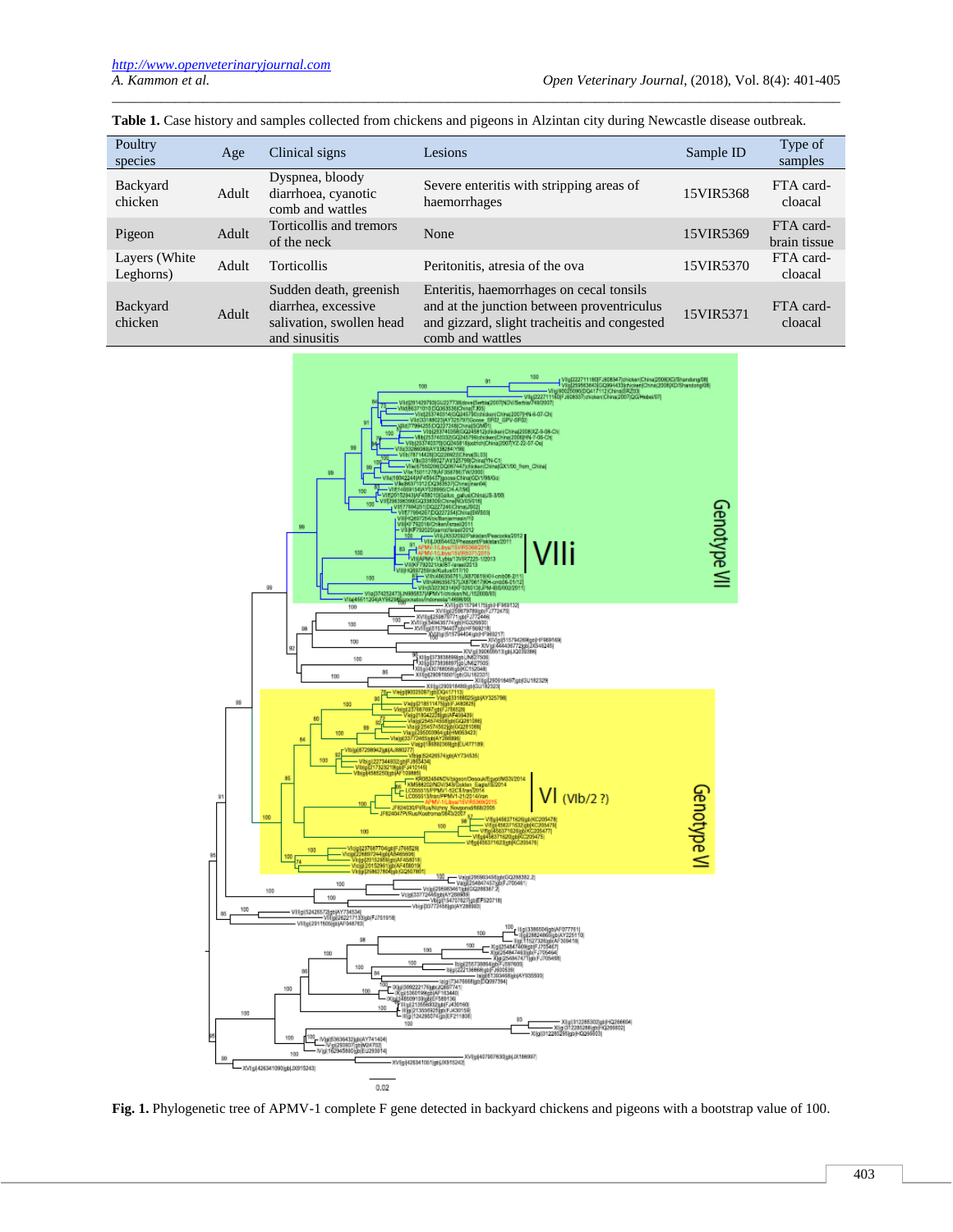In Africa, Asia and Europe the most recovered isolated genotype of pigeon paramyxovirus type I (PPMV-1), is VI genotype (Liu *et al*., 2006; Abolnik *et al*., 2008; Smietanka and Minta, 2011; Bogoyavlenskiy *et al*., 2012). In support of our findings, the isolates belong to genotype VI often cause nervous signs in pigeons (Ujvari *et al*., 2003). The phylogenetic analysis of our isolate APMV-1/Libya/15VIR5369/2015 has also revealed identity to Egyptian isolate KR082484NDV/pigeon/Desouk/Egypt/MS31/2014 which was considered as the first pathotypic and genetic characterizations of PPMV-1 from pigeon in Egypt during 2014 (Rohaim *et al*., 2016). The virulence potential of genotype VI strains of PPMV1 in chickens is determined by virus strain, age of chickens, and the route of viral infections leading to mild respiratory to neurotropic disease and mortality (Toro *et al*., 2005). In conclusion, we report two velogenic strains of APMV-1 in backyard chickens belonging to genotype VII similar to the one reported in 2013 and one velogenic strain of APMV-1 in pigeon belonging to genotype VIb for the first time in Libya. These findings were based on partial sequencing of the F gene allowing the comparative sequence analysis necessary to evaluate transmission routes and origins of outbreaks. There remains a need for more full-length genomes. Therefore, the extensive surveillance of the backyard and wild birds for APMV-1, is a fundamental requirement for understanding the epidemiology of these viruses and vaccination of backyard birds and pigeons is strongly recommended.

## *Conflict of interest*

The authors declare that there is no conflict of interest.

#### \_\_\_\_\_\_\_\_\_\_\_\_\_\_\_\_\_\_\_\_\_\_\_\_\_\_\_\_\_\_\_\_\_\_\_\_\_\_\_\_\_\_\_ **References**

- Abolnik, C., Gerdes, G.H., Kitching, J., Swanepoel, S., Romito, M. and Bisschop, S.P. 2008. Characterization of pigeon paramyxoviruses (Newcastle disease virus) isolated in South Africa from 2001 to 2006. Onderstepoort J. Vet. Res. 75, 147-152.
- Alexander, D.J. 2001. Newcastle disease. Br. Poult. Sci. 42(1), 5-22.
- Bogoyavlenskiy, A., Berezin, V., Prilipov, A., Usachev, E., Korotetskiy, I., Zaitceva, I., Kydyrmanov, A. and Sayatov, M. 2012. Characterization of pigeon paramyxoviruses (Newcastle disease virus) isolated in Kazakhstan in 2005. Virol. Sin. 27 (2), 93-99.
- Cattoli, G. and Monne, I. 2009. Chapter 11: Molecular diagnosis of Newcastle disease virus. In: Avian influenza and Newcastle disease: a field and laboratory manual. I. Capua and D. Alexander, eds. Springer Verlag, Italy.
- Cattoli, G., De Battisti, C., Marciano, S., Ormelli, S., Monne, I., Terregino, C. and Capua, I. 2009. False-

negative results of a validated real-time PCR protocol for diagnosis of Newcastle disease due to genetic variability of the matrix gene. J. Clin. Microbiol. 47, 3791-3792.

\_\_\_\_\_\_\_\_\_\_\_\_\_\_\_\_\_\_\_\_\_\_\_\_\_\_\_\_\_\_\_\_\_\_\_\_\_\_\_\_\_\_\_\_\_\_\_\_\_\_\_\_\_\_\_\_\_\_\_\_\_\_\_\_\_\_\_\_\_\_\_\_\_\_\_\_\_\_\_\_\_\_\_\_\_\_\_\_\_\_\_\_\_\_\_\_\_\_\_\_\_\_\_\_

- Czegle´di, A., Ujva´ri, D., Somogyi, E., Wehmann, E., Werner, O. and Lomniczi, B. 2006. Third genome size category of avian paramyxovirus serotype 1 (Newcastle disease virus) and evolutionary implications. Virus Res. 120, 36-48.
- Diel, D.G., da Silva, L.H., Liu, H., Wang, Z., Miller, P.J. and Afonso, C.L. 2012. Genetic diversity of avian paramyxovirus type 1: proposal for a unified nomenclature and classification system of Newcastle disease virus genotypes. Infect. Genet. Evol. 12, 1770-1779.
- Glisson, R.J., Hofacre L.C. and Christensen, P.J. 2008. Fowl Cholera. In: Saif, Y.M., Barnes, H.J., Glisson, J.R., Fadly, A.M., McDougald, D.J., Swayne, D.E. (Eds.), Diseases of Poultry. 12<sup>th</sup> ed. Iowa State Press, Ames, pp: 739-758.
- Kammon, A., Heidari, A., Dayhum, A., Eldaghayes, I., Sharif, M., Monne, I., Cattoli, G., Asheg, A., Farhat, M. and Kraim, E. 2015. Characterization of Avian Influenza and Newcastle disease viruses from Poultry in Libya. Avian Dis. 59, 422-430.
- Khan, S.T., Rehmani, R.C., Miller, P. and Afonso, C.L. 2010. Phylogenetic and pathological characterization of Newcastle disease virus isolates from Pakistan. J. Clin. Microbiol. 48, 1892-1894.
- Kim, L.M., King, D.J., Suarez, D.L., Wong, C.W. and Afonso, C.L. 2007. Characterization of class I Newcastle disease virus isolates from Hong Kong live bird markets and detection using real-time reverse transcription-PCR. J. Clin. Microbiol. 45, 1310-1314.
- Liu, H., Wang, Z., Song, C., Wang, Y., Bin, Yu, Zheng, B., Sun, C. and Wu, Y. 2006. Characterization of pigeon-origin Newcastle disease virus isolated in China. Avian Dis. 50, 636-640.
- Liu, X.F., Wan, H.Q., Ni, X.X., Wu, Y.T. and Liu, W.B. 2003. Pathotypical and genotypical characterization of strains of Newcastle disease virus isolated from outbreaks in chicken and goose flocks in some regions of China during 1985-2001. Arch. Virol. 148, 1387-1403.
- Mayahi, M., Masoud, R., Seyfi A., Shapouri, R., Ali J. and Mehrdad K.F. 2017. Characterization of isolated pigeon paramyxovirus-1 (PMV-1) and its pathogenicity in broiler chickens. Vet. Res. Forum 8(1), 15-21.
- Miller, P.J., Decanini, E.L. and Afonso, C.L. 2010. Newcastle disease: evolution of genotypes and the related diagnostic challenges. Infect. Genet. Evol. 10, 26-35.
- Rohaim, M.A., El-Naggar, R.F., Helal, A.M., Hussein, H.A. and Le-Blanc, N. 2016. Genetic